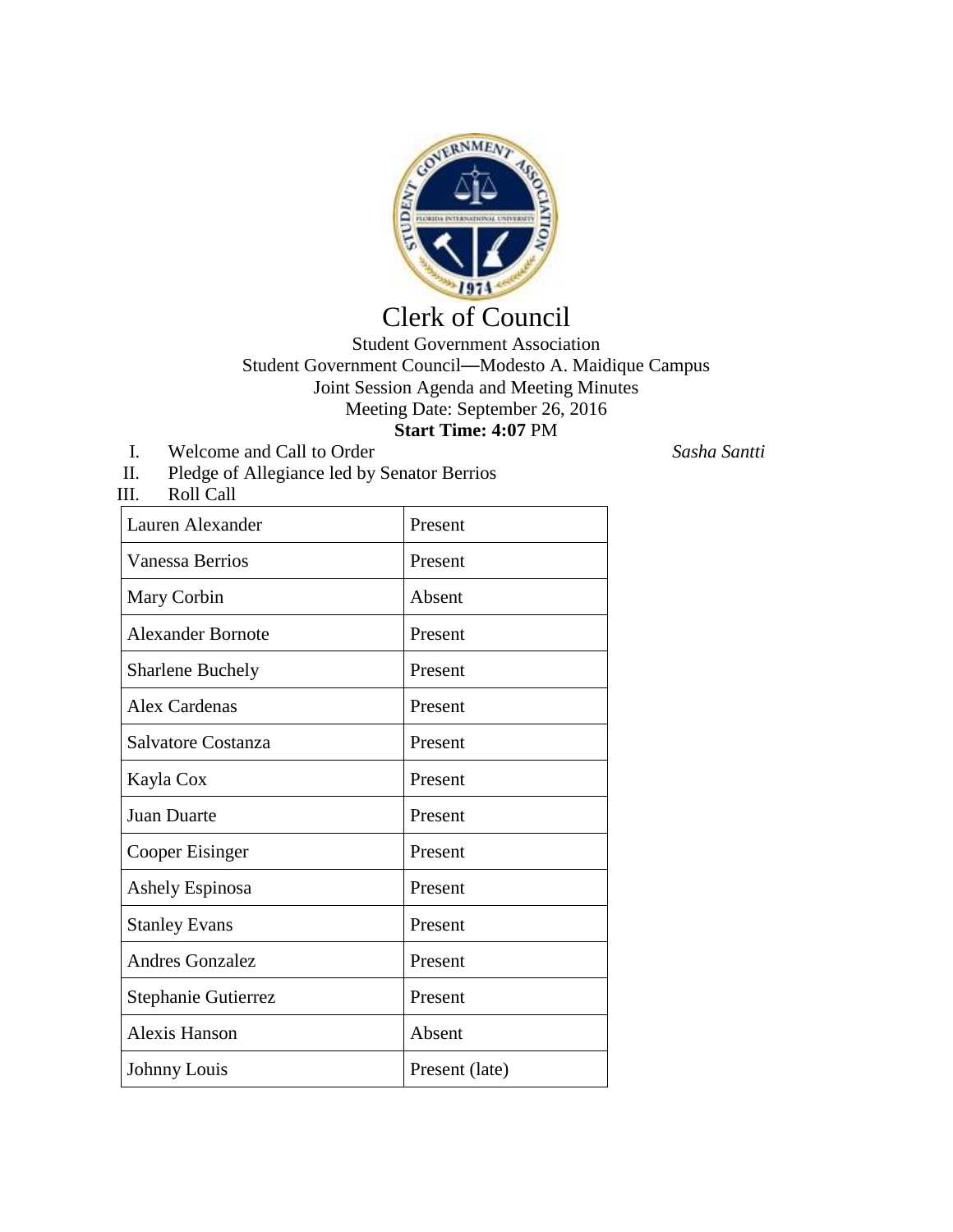| Mohammad-Taghi Moravej   | Absent  |
|--------------------------|---------|
| Najari "Malliek" Murrell | Present |
| Mwai Osahar              | Present |
| Johnathan Padilla        | Absent  |
| Jesus Pernia             | Present |
| Genevieve Remy           | Absent  |
| <b>Monica Reyes</b>      | Present |
| Gilbert Rodriguez        | Present |
| Simran Sakraney          | Present |
| Rocio Taveras            | Present |
| Martin Villamizar        | Present |
| Aaron Weisman            | Absent  |
| Alexia Zadok             | Present |

# IV. Old Business:

- Senator Mwai moves to approve last week's minutes, senator Reyes seconds, (motion passes).
- V. New Business:
	- a. Confirmation of Panther Rage Coordinator
		- i. Senator Reyes moves to extend question and answer period to two minutes senator Villamizer seconds motion passes.
		- ii. Senator Buchely motions to extended question and answer period to a minute, senator Mwai seconds, motion passes.
		- iii. Senator Reyes moves to vote by acclamation senator Rodriguez seconds, motion passes.
		- iv. Christian Molina is confirmed as Panther Rage Coordinator.
	- b. Confirmation of Veterans Affairs Coordinator
		- i. Senator Alexander motions to extend question and answer period to one minute senator Eisinger seconds, motion passes.
		- ii. Senator Duarte motions to extend the question and answer period to thirty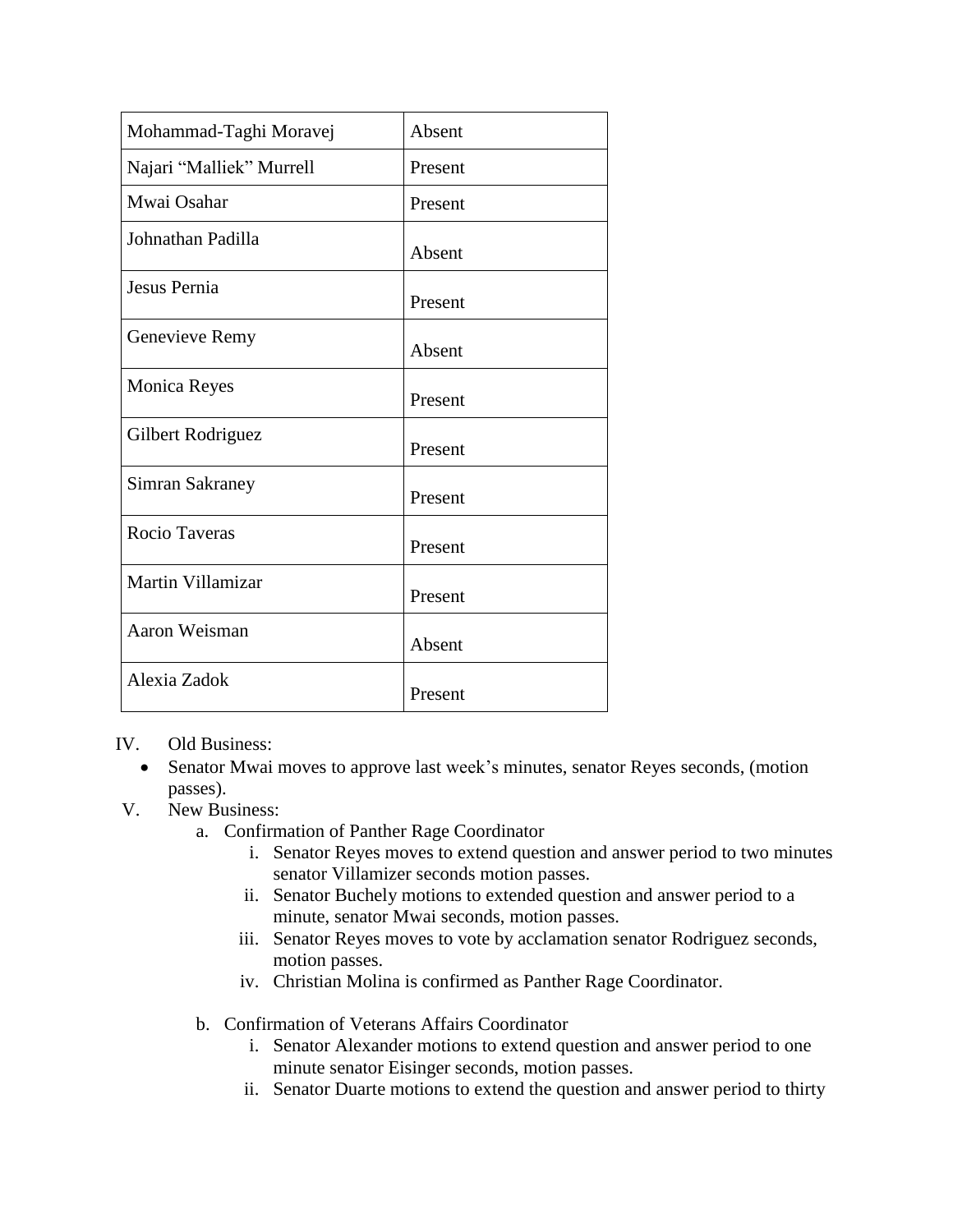seconds, senator Berrios seconds, motion passes

iii. Senator Rodriguez moves to vote by roll call senator Eisinger seconds, motion passes.

| Lauren Alexander         | Yay     |
|--------------------------|---------|
| <b>Vanessa Berrios</b>   | Yay     |
| Mary Corbin              | Absent  |
| <b>Alexander Bornote</b> | Nay     |
| <b>Sharlene Buchely</b>  | Nay     |
| <b>Alex Cardenas</b>     | Absent  |
| Salvatore Costanza       | Yay     |
| Kayla Cox                | Yay     |
| Juan Duarte              | Yay     |
| Cooper Eisinger          | Nay     |
| Ashely Espinosa          | Yay     |
| <b>Stanley Evans</b>     | Nay     |
| <b>Andres Gonzalez</b>   | Yay     |
| Stephanie Gutierrez      | Nay     |
| <b>Alexis Hanson</b>     | Absent  |
| Johnny Louis             | Absent  |
| Mohammad-Taghi Moravej   | Absent  |
| Najari "Malliek" Murrell | Yay     |
| Mwai Osahar              | Yay     |
| Johnathan Padilla        | Absent  |
| Jesus Pernia             | Yay     |
| Genevieve Remy           | Absent  |
| <b>Monica Reyes</b>      | Yay     |
| Gilbert Rodriguez        | Abstain |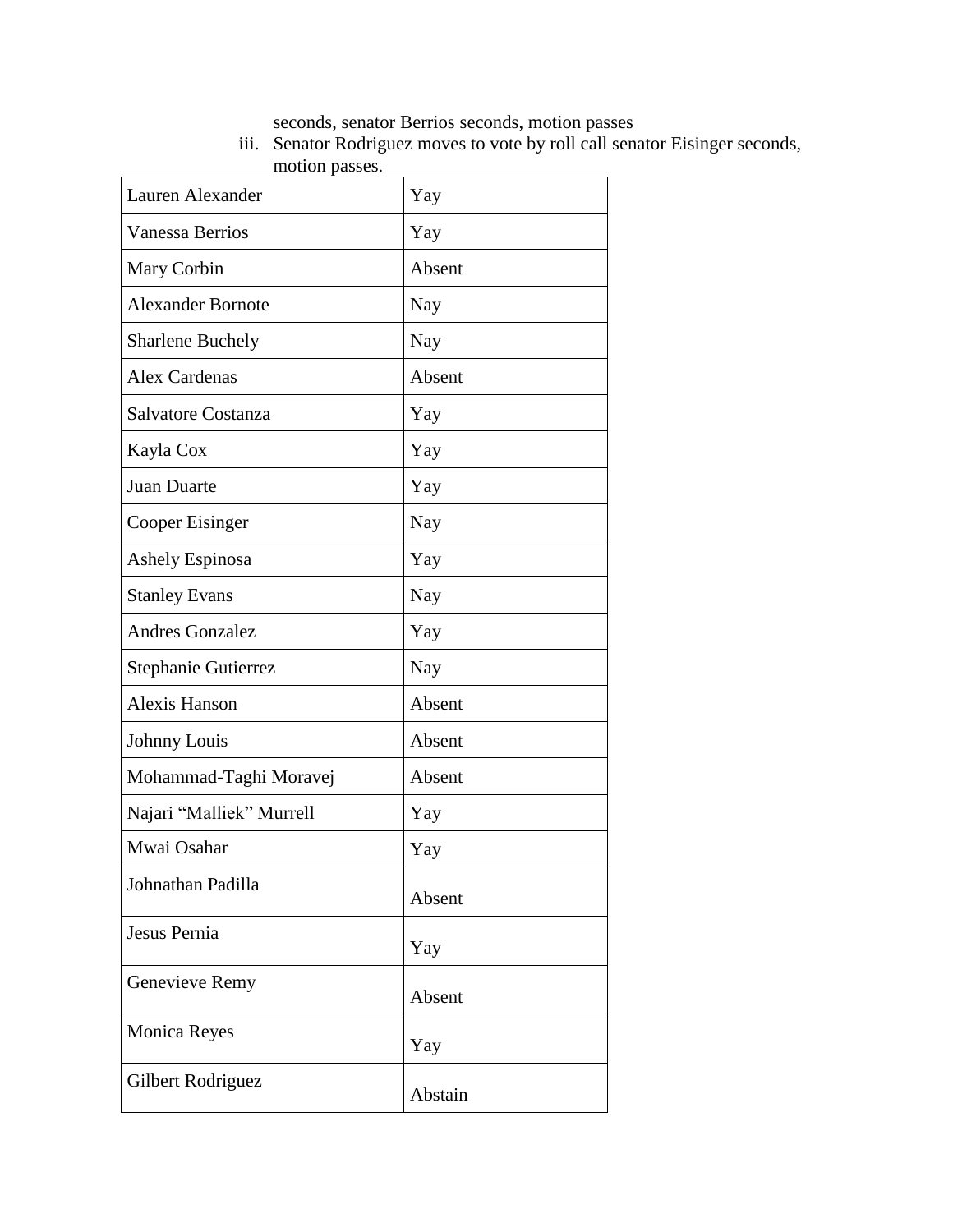| <b>Simran Sakraney</b> | Nay    |
|------------------------|--------|
| Rocio Taveras          | Nay    |
| Martin Villamizar      | Nay    |
| Aaron Weisman          | Absent |
| Alexia Zadok           | Yay    |

iv. Tori-Ann Holness is confirmed as Veterans Affairs Coordinator

- c. Confirmation of Sustainability Coordinator
	- i. Senator Rodriguez motions to extend question and answer period to two minutes senator Buchely seconds, motion passes.
	- ii. Senator Bornote moves to vote by acclimation senator Buchely seconds, motion passes.
	- iii. Andrew Skyes is confirmed as Sustainability Coordinator.

# VI. Impeachment Hearings

- a. Announced by Chief Justice Molina, presented by senator Alexander.
	- i. Senator Alexander motions to begin allegations of impeachment for senator Alexia Zadok, senator Villamizar seconds, motion passes.
	- ii. Alexia Zadok resigns as a Public Health & Social Work senator.
	- iii. Senator Alexander motions to begins allegations of impeachment for senator Ashley Espinosa, senator Eisinger second, motion passes.
	- iv. Senator Pernia motions to vote by roll call, senator Duarte seconds motion passes.

| Lauren Alexander         | Nay    |
|--------------------------|--------|
| Vanessa Berrios          | Nay    |
| Mary Corbin              | Absent |
| <b>Alexander Bornote</b> | Nay    |
| <b>Sharlene Buchely</b>  | Nay    |
| <b>Alex Cardenas</b>     | Absent |
| Salvatore Costanza       | Nay    |
| Kayla Cox                | Nay    |
| Juan Duarte              | Nay    |
| Cooper Eisinger          | Nay    |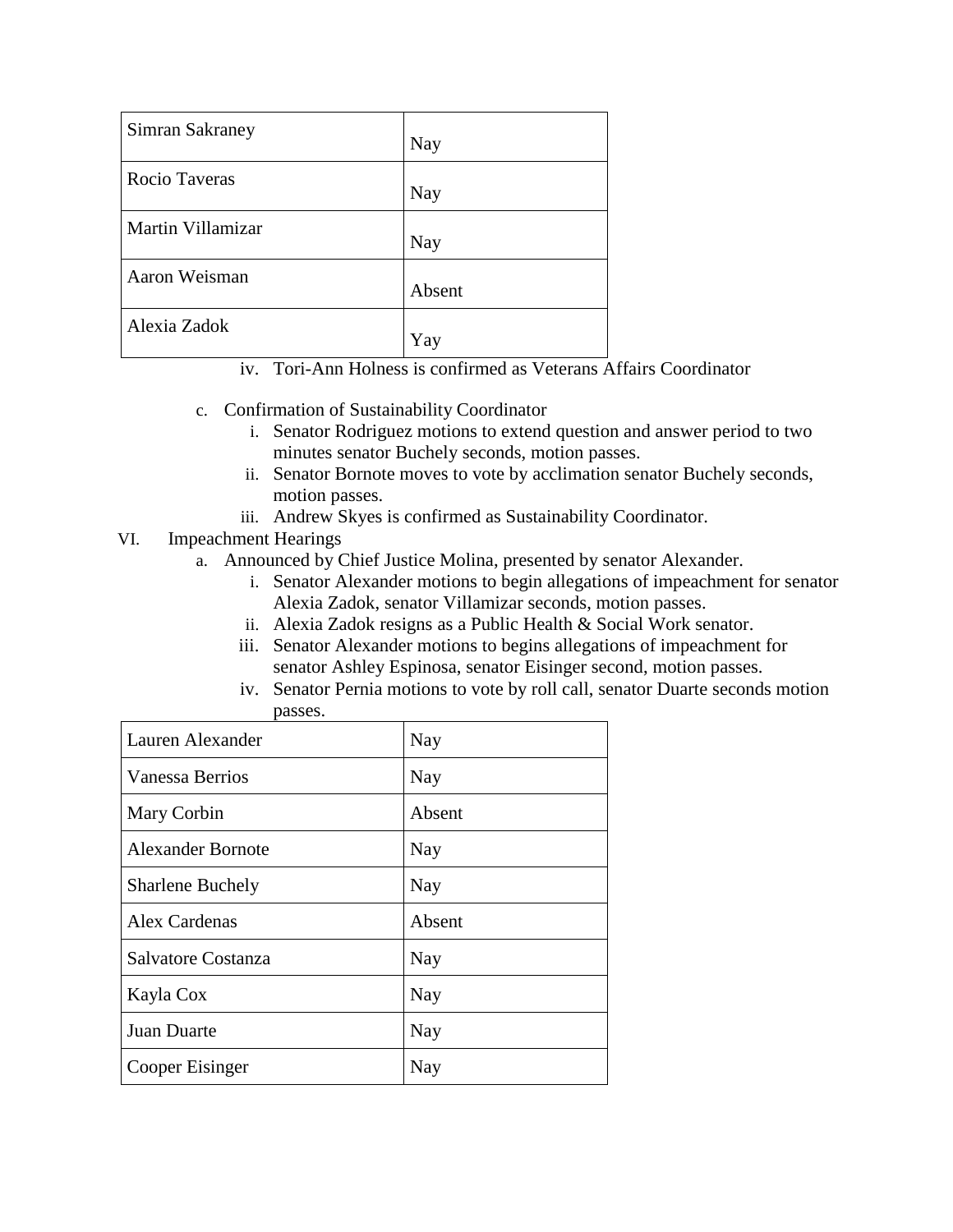| <b>Stanley Evans</b>     | Nay    |
|--------------------------|--------|
| <b>Andres Gonzalez</b>   | Nay    |
| Stephanie Gutierrez      | Nay    |
| <b>Alexis Hanson</b>     | Absent |
| Johnny Louis             | Absent |
| Mohammad-Taghi Moravej   | Absent |
| Najari "Malliek" Murrell | Nay    |
| Mwai Osahar              | Nay    |
| Johnathan Padilla        | Absent |
| Jesus Pernia             | Nay    |
| Genevieve Remy           | Absent |
| <b>Monica Reyes</b>      | Nay    |
| Gilbert Rodriguez        | Nay    |
| Simran Sakraney          | Nay    |
| Rocio Taveras            | Nay    |
| Martin Villamizar        | Nay    |
| Aaron Weisman            | Absent |

v. Nay- 19 Absent-8

vi. Senator Ashley Espinosa is not impeached.

- vii. Alexander motions to begin the process of impeachment for senator Alex Cardenas, senator Buchely seconds, motion passes.
- viii. Senator Gonzalez motions for a five-minute break, motion fails.
- ix. Senator Duarte motions to vote by roll call, senator Eisinger seconds, motion passes.

| Lauren Alexander   | Yay    |
|--------------------|--------|
| Vanessa Berrios    | Yay    |
| <b>Mary Corbin</b> | Absent |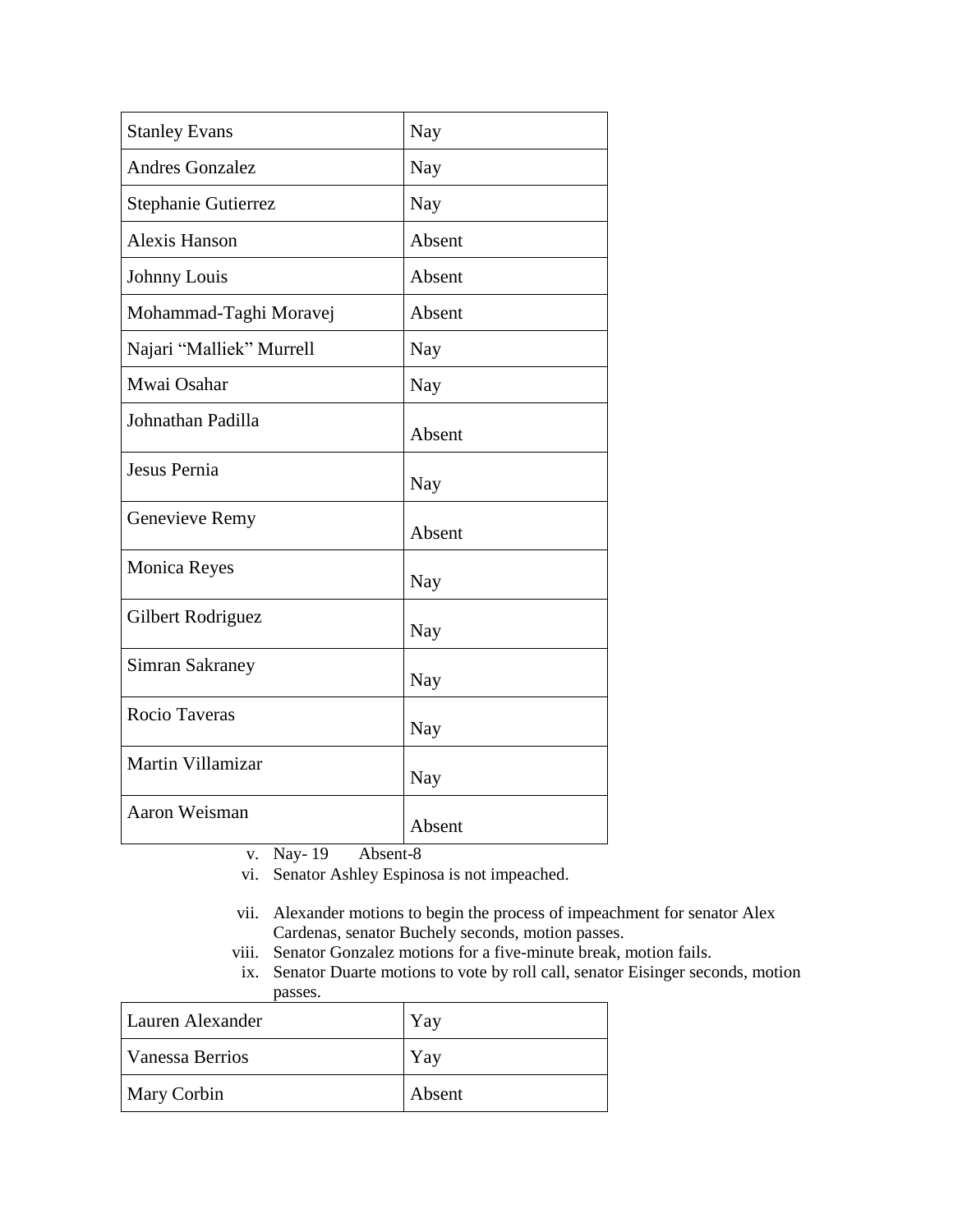| <b>Alexander Bornote</b> | Yay       |
|--------------------------|-----------|
| Sharlene Buchely         | Yay       |
| Salvatore Costanza       | Yay       |
| Kayla Cox                | Yay       |
| Juan Duarte              | Yay       |
| Cooper Eisinger          | Yay       |
| <b>Ashley Espinosa</b>   | Yay       |
| <b>Stanley Evans</b>     | Yay       |
| <b>Andres Gonzalez</b>   | Yay       |
| Stephanie Gutierrez      | Yay       |
| <b>Alexis Hanson</b>     | Absent    |
| Johnny Louis             | Yay       |
| Mohammad-Taghi Moravej   | Absent    |
| Najari "Malliek" Murrell | Yay       |
| Mwai Osahar              | Yay       |
| Johnathan Padilla        | Absent    |
| Jesus Pernia             | Yay       |
| Genevieve Remy           | Absent    |
| Monica Reyes             | Yay       |
| Gilbert Rodriguez        | Yay       |
| Simran Sakraney          | Yay       |
| Rocio Taveras            | Nay       |
| Martin Villamizar        | Yay       |
| Aaron Weisman            | Absent    |
| Yay-21<br>Nay 1<br>xix.  | Absent: 6 |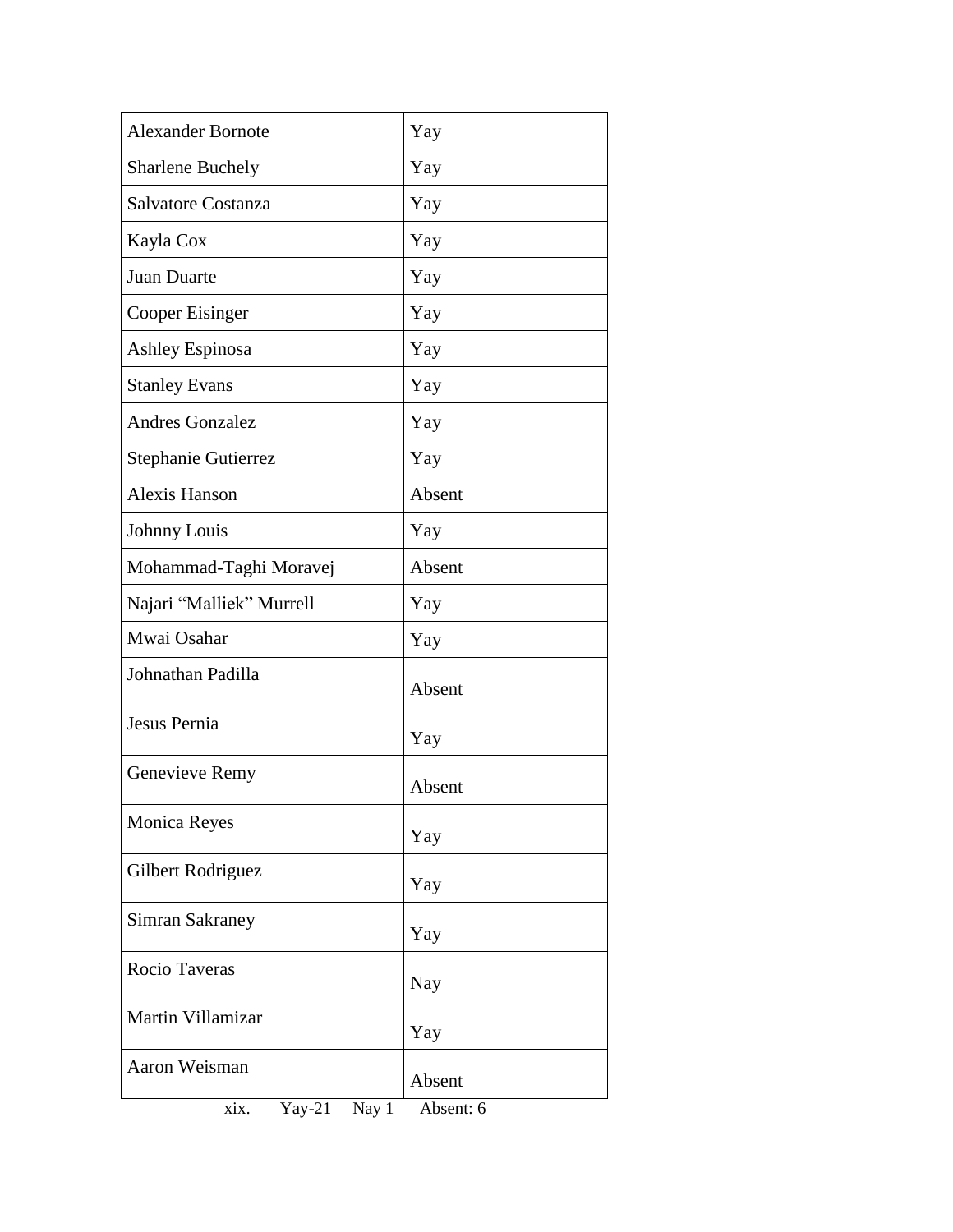- xx. Alex Cardenes is impeached from his position as Arts and Sciences Senator
- xxi. Senator Alexander motions to begin the process of impeachment on senator Genevieve Remy, senator Buchely seconds, motion passes.
- xxii. Senator Pernia motions to vote by roll call, senator Berrios seconds, motion passes.

| Lauren Alexander         | Yay     |
|--------------------------|---------|
| Vanessa Berrios          | Yay     |
| Mary Corbin              | Absent  |
| <b>Alexander Bornote</b> | Abstain |
| <b>Sharlene Buchely</b>  | Yay     |
| <b>Alex Cardenas</b>     | Absent  |
| Salvatore Costanza       | Yay     |
| Kayla Cox                | Yay     |
| <b>Juan Duarte</b>       | Yay     |
| Cooper Eisinger          | Yay     |
| <b>Ashely Espinosa</b>   | Yay     |
| <b>Stanley Evans</b>     | Yay     |
| <b>Andres Gonzalez</b>   | Yay     |
| Stephanie Gutierrez      | Yay     |
| <b>Alexis Hanson</b>     | Absent  |
| Johnny Louis             | Yay     |
| Mohammad-Taghi Moravej   | Absent  |
| Najari "Malliek" Murrell | Yay     |
| Mwai Osahar              | Yay     |
| Johnathan Padilla        | Absent  |
| Jesus Pernia             | Yay     |
| Genevieve Remy           | Absent  |
| <b>Monica Reyes</b>      | Yay     |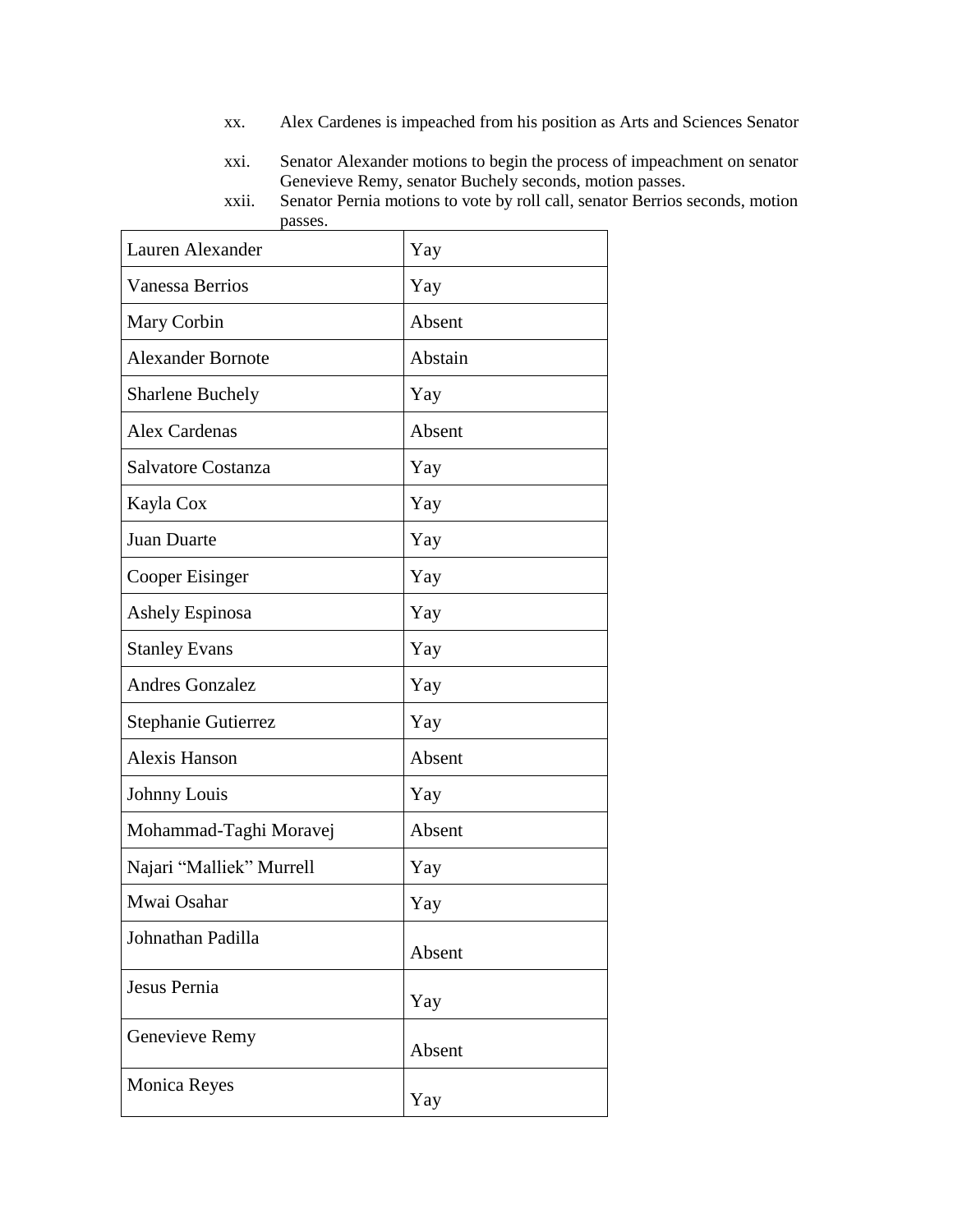| Gilbert Rodriguez | Yay      |
|-------------------|----------|
| Simran Sakraney   | Yay      |
| Rocio Taveras     | Yay      |
| Martin Villamizar | Yay      |
| Aaron Weisman     | Absent 1 |

xxiii. Yay- 20 Abstain-1 Absent-7

xxiv. Genevieve Remy is impeached from her position as an Education senator.

# VII. Christopher Columbus Presentation

- i. Thomas Condo
- ii. Senator Eisinger moves to extend question and answer to three minutes, senator Duarte nays.

iii. Motion moves to vote by roll call.

| Lauren Alexander         | Yay    |
|--------------------------|--------|
| Vanessa Berrios          | Yay    |
| Mary Corbin              | Absent |
| <b>Alexander Bornote</b> | Yay    |
| <b>Sharlene Buchely</b>  | Yay    |
| Alex Cardenas            | Absent |
| Salvatore Costanza       | Nay    |
| Kayla Cox                | Yay    |
| <b>Juan Duarte</b>       | Nay    |
| Cooper Eisinger          | Yay    |
| Ashely Espinosa          | Nay    |
| <b>Stanley Evans</b>     | Yay    |
| <b>Andres Gonzalez</b>   | Absent |
| Stephanie Gutierrez      | Yay    |
| <b>Alexis Hanson</b>     | Absent |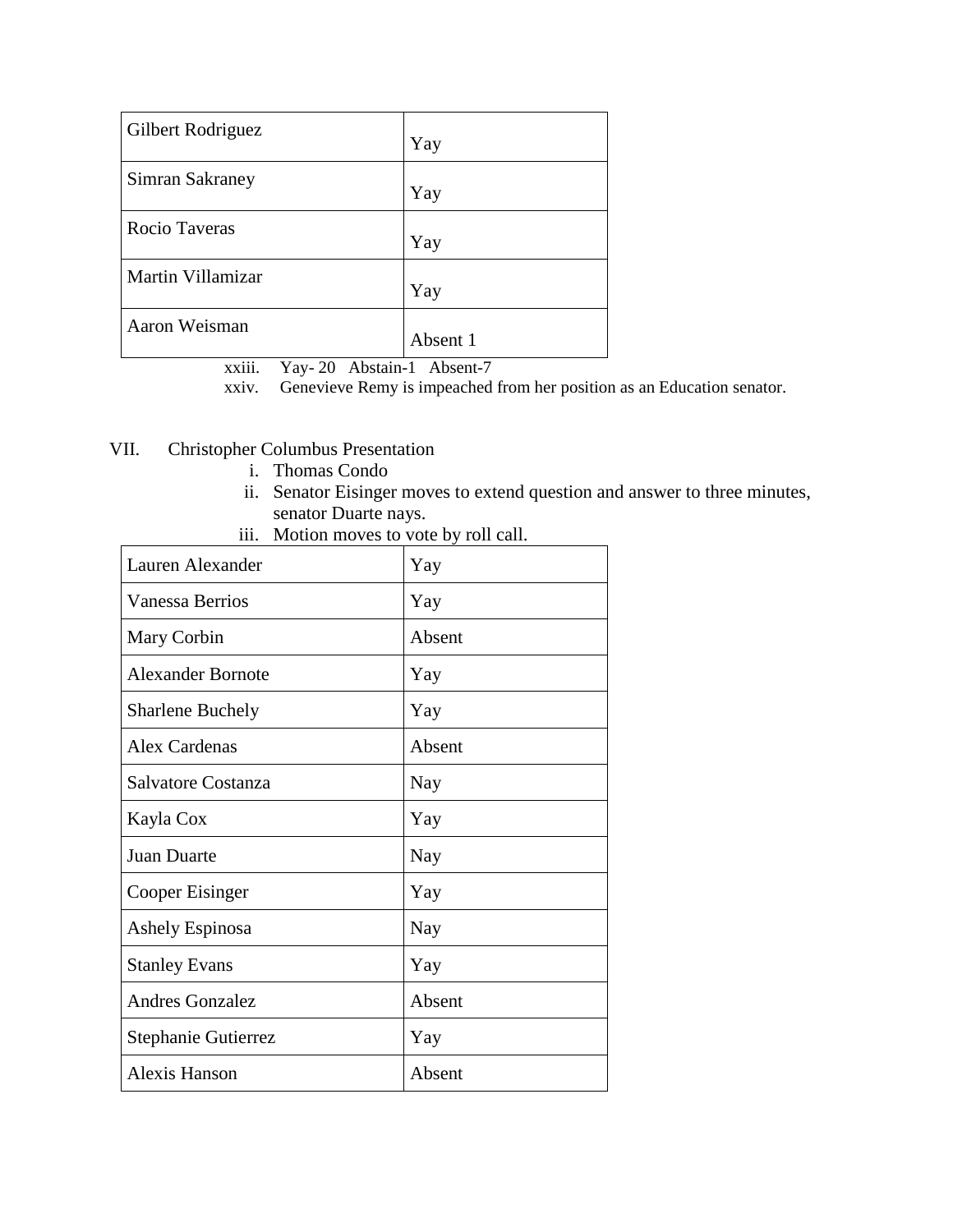| Johnny Louis             | Yay    |
|--------------------------|--------|
| Mohammad-Taghi Moravej   | Absent |
| Najari "Malliek" Murrell | Yay    |
| Mwai Osahar              | Yay    |
| Johnathan Padilla        | Absent |
| Jesus Pernia             | Nay    |
| Genevieve Remy           | Absent |
| <b>Monica Reyes</b>      | Yay    |
| Gilbert Rodriguez        | Yay    |
| Simran Sakraney          | Nay    |
| Rocio Taveras            | Yay    |
| Martin Villamizar        | Yay    |
| Aaron Weisman            | Absent |

iv. Yay- 15 Nay-5 Absent-8

v. Motion passes, question and answer period is extended to three minutes.

# VIII. Resolution 1601

- i. Senator Reyes moves to discuss Resolution 1601, senator Sakraney seconds motion passes.
- ii. Senator Duarte moves to extend discussion to three minutes, senator Espinosa seconds, motion passes.
- iii. Senator Mwai moves to extend discussion by three minutes, senator Buchely seconds motion passes.
- iv. Senator Alexander yields her time for a public presentation, senator seconds motion passes.
- v. A public presentation is shown.
- vi. Senator Berrios moves to extend discussion to two minutes, senator Eisinger seconds motion passes.
- vii. Senator Mwai moves to extend discussion to two minutes, senator Villamizar seconds motion passes.
- viii. Senator Villamizar yields his time to the public for a minute, senator Berrios seconds motion passes.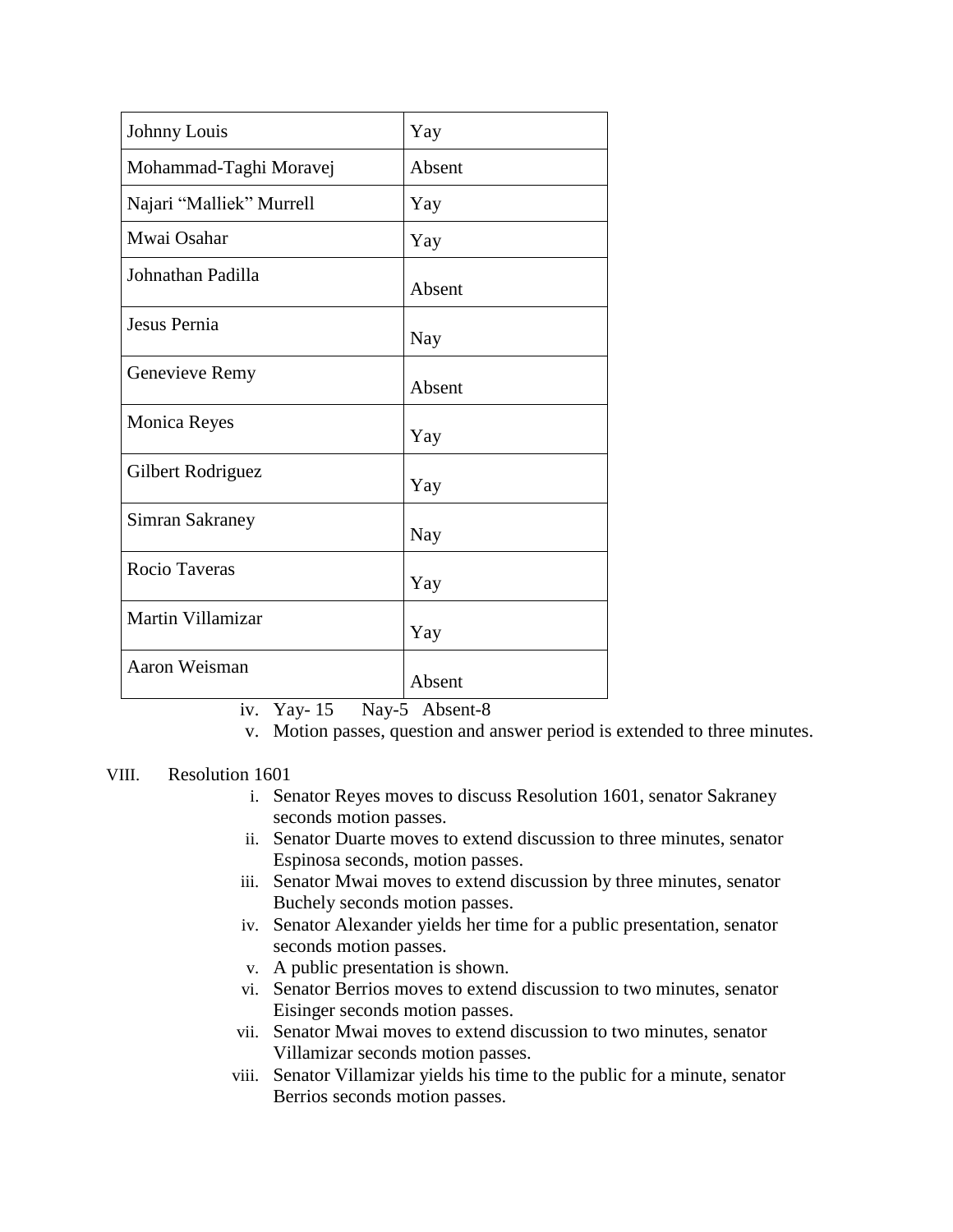| Lauren Alexander         | Yay    |
|--------------------------|--------|
| <b>Vanessa Berrios</b>   | Nay    |
| Mary Corbin              | Absent |
| <b>Alexander Bornote</b> | Yay    |
| <b>Sharlene Buchely</b>  | Yay    |
| <b>Alex Cardenas</b>     | Absent |
| Salvatore Costanza       | Nay    |
| Kayla Cox                | Yay    |
| Juan Duarte              | Yay    |
| Cooper Eisinger          | Nay    |
| Ashely Espinosa          | Yay    |
| <b>Stanley Evans</b>     | Nay    |
| <b>Andres Gonzalez</b>   | Absent |
| Stephanie Gutierrez      | Yay    |
| <b>Alexis Hanson</b>     | Absent |
| Johnny Louis             | Yay    |
| Mohammad-Taghi Moravej   | Absent |
| Najari "Malliek" Murrell | Yay    |
| Mwai Osahar              | Yay    |
| Johnathan Padilla        | Absent |
| Jesus Pernia             | Yay    |
| Genevieve Remy           | Absent |
| <b>Monica Reyes</b>      | Yay    |
| Gilbert Rodriguez        | Yay    |

ix. Senator Mwai moves to by-pass second reading, senator Eisinger nays, motion moves to vote by roll call.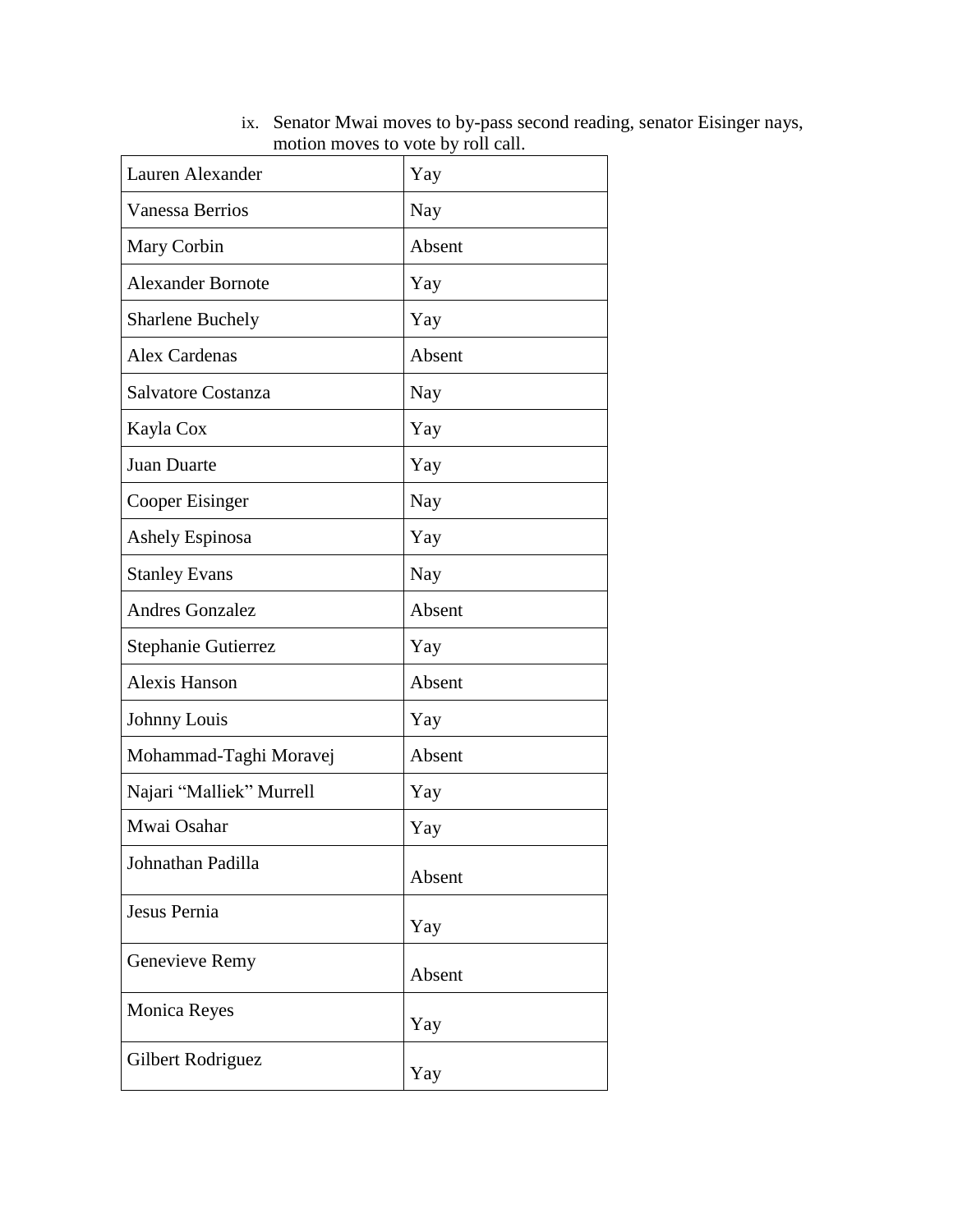| Simran Sakraney   | Yay    |
|-------------------|--------|
| Rocio Taveras     | Yay    |
| Martin Villamizar | Yay    |
| Aaron Weisman     | Absent |

x. Yay-16 Nay-4 Absent-8

xi. Motion to vote by roll for Resolution 1601 is passed.

| Resolution 1601's vote by roll call<br>IX. |        |
|--------------------------------------------|--------|
| Lauren Alexander                           | Yay    |
| <b>Vanessa Berrios</b>                     | Nay    |
| Mary Corbin                                | Absent |
| <b>Alexander Bornote</b>                   | Yay    |
| <b>Sharlene Buchely</b>                    | Nay    |
| <b>Alex Cardenas</b>                       | Absent |
| Salvatore Costanza                         | Nay    |
| Kayla Cox                                  | Nay    |
| <b>Juan Duarte</b>                         | Nay    |
| Cooper Eisinger                            | Nay    |
| <b>Ashely Espinosa</b>                     | Nay    |
| <b>Stanley Evans</b>                       | Nay    |
| <b>Andres Gonzalez</b>                     | Absent |
| Stephanie Gutierrez                        | Yay    |
| <b>Alexis Hanson</b>                       | Absent |
| Johnny Louis                               | Nay    |
| Mohammad-Taghi Moravej                     | Absent |
| Najari "Malliek" Murrell                   | Nay    |
| Mwai Osahar                                | Yay    |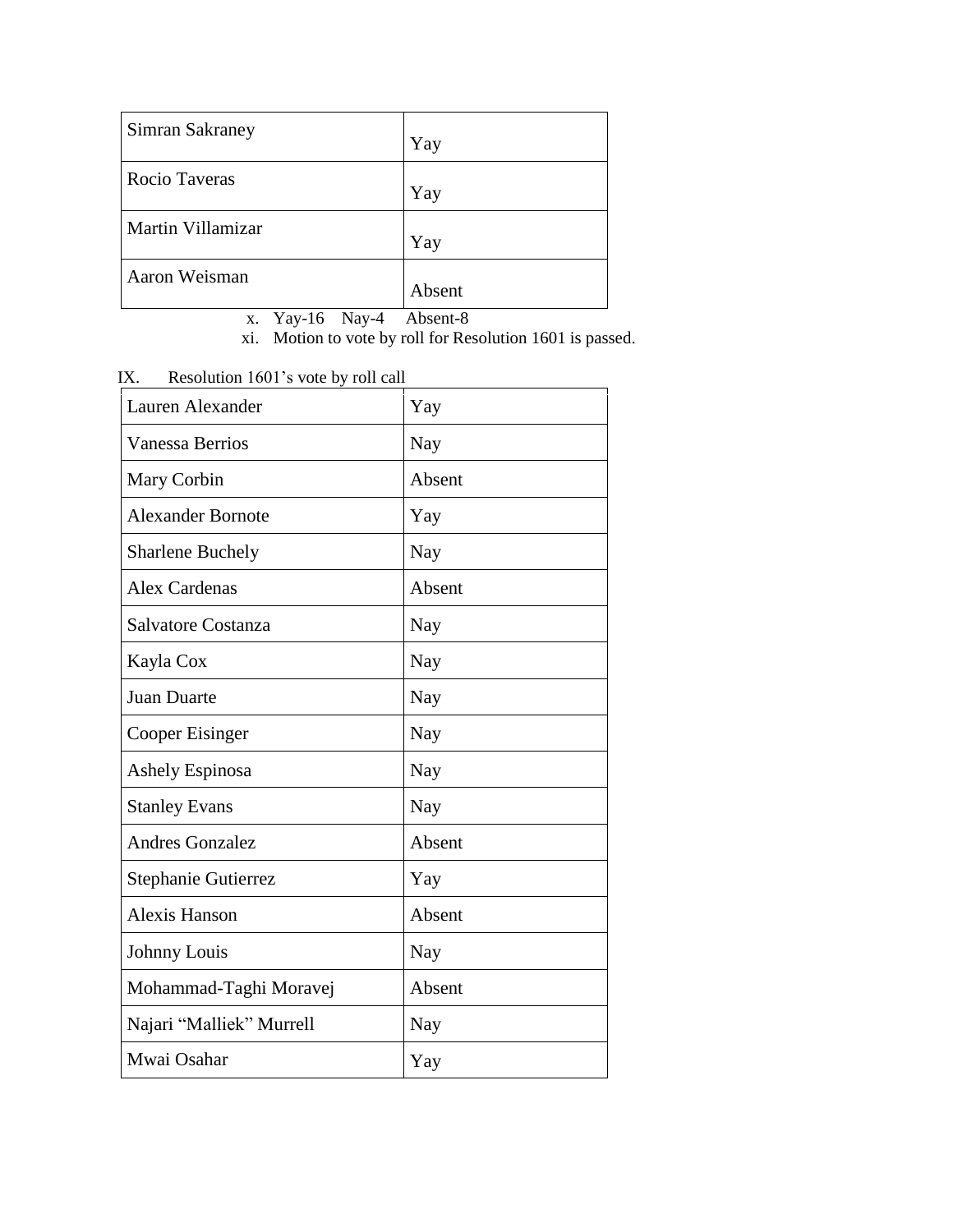| Johnathan Padilla   | Absent  |
|---------------------|---------|
| Jesus Pernia        | Nay     |
| Genevieve Remy      | Absent  |
| <b>Monica Reyes</b> | Abstain |
| Gilbert Rodriguez   | Yay     |
| Simran Sakraney     | Abstain |
| Rocio Taveras       | Abstain |
| Martin Villamizar   | Yay     |
| Aaron Weisman       | Absent  |

i. Yay- 6 Nay-11 Abstain- 3 Absent-8

ii. Resolution 1601 fails.

X. 2016-2017 Activates and Service Fee Budget

i. Senator Espinosa moves to vote, senator Alexander seconds motion passes.

| Lauren Alexander         | Yay 1    |
|--------------------------|----------|
| Vanessa Berrios          | Yay 2    |
| Mary Corbin              | Absent 1 |
| <b>Alexander Bornote</b> | Yay 3    |
| <b>Sharlene Buchely</b>  | Yay 4    |
| Alex Cardenas            | Absent 2 |
| Salvatore Costanza       | Absent 3 |
| Kayla Cox                | Yay 5    |
| Juan Duarte              | Yay 6    |
| Cooper Eisinger          | Yay 7    |
| Ashely Espinosa          | Yay 8    |
| <b>Stanley Evans</b>     | Yay 9    |
| <b>Andres Gonzalez</b>   | Absent 4 |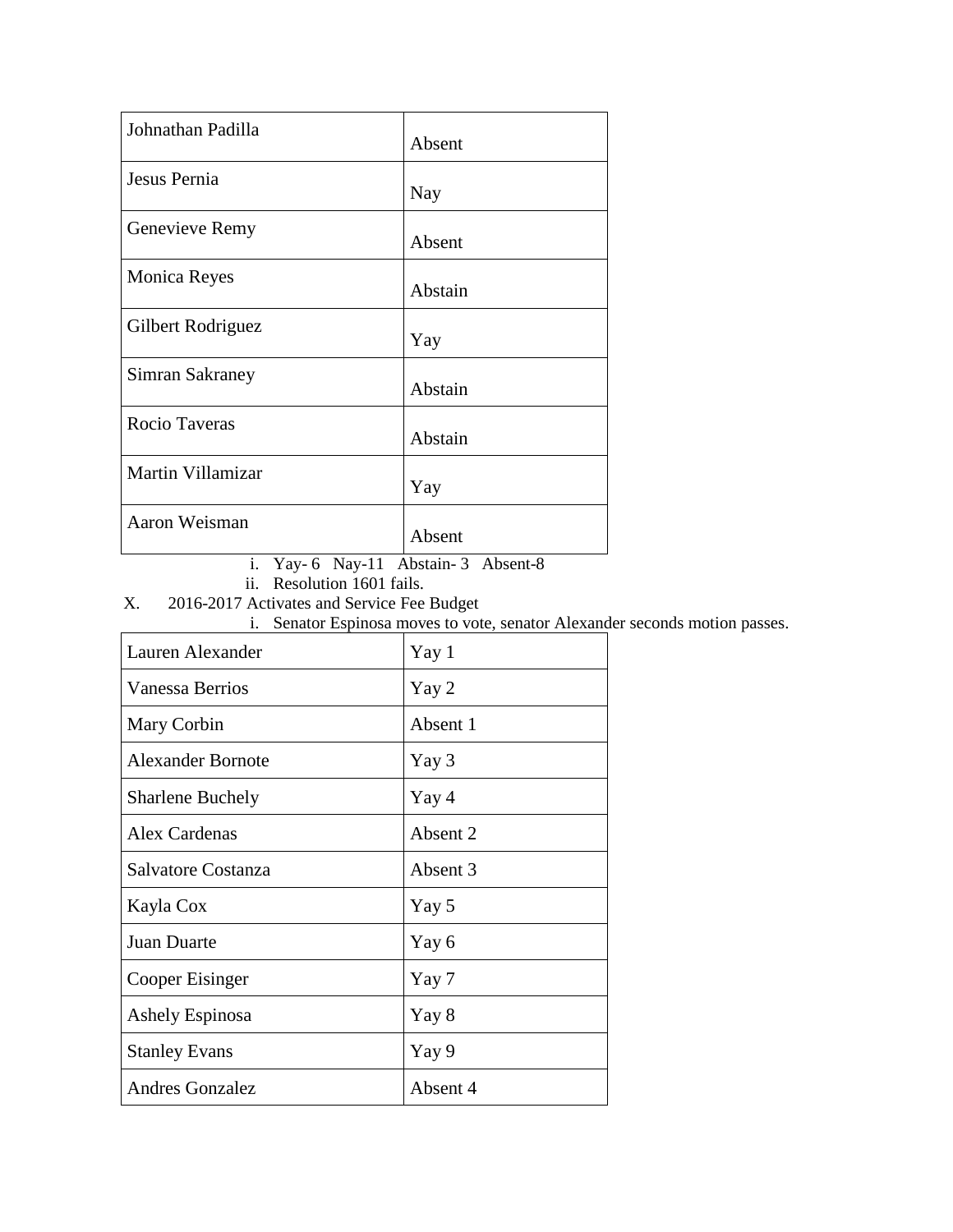| Stephanie Gutierrez      | Abstain 1 |
|--------------------------|-----------|
| Alexis Hanson            | Absent 5  |
| Johnny Louis             | Yay $10$  |
| Mohammad-Taghi Moravej   | Absent 6  |
| Najari "Malliek" Murrell | Yay 11    |
| Mwai Osahar              | Absent 7  |
| Johnathan Padilla        | Absent 8  |
| Jesus Pernia             | Yay 12    |
| Genevieve Remy           | Absent 9  |
| <b>Monica Reyes</b>      | Yay 13    |
| Gilbert Rodriguez        | Yay 14    |
| Simran Sakraney          | Yay 15    |
| <b>Rocio Taveras</b>     | Yay 16    |
| Martin Villamizar        | Yay 17    |
| Aaron Weisman            | Absent 10 |

ii. Yay- 17 Nay-0 Abstain-1 Absent-10

iii. 2016-2017 Activates and Service Fee Budget passes.

### XI. Announcements:

- a. Speaker
	- i. Keep up with New Haven Program; some of you may have received the follow up email
	- ii. Committees have been assigned we will be in contact with you shortly about who was assigned
- b. Speaker Pro-Temp
	- i. No Announcements
- c. Vice-President
	- i. Roar to the Poll is on Tuesday at 11. It will be in the GC Pit from 11-2. As it is national voter appreciation day, this event is meant to be the biggest one of the Roar to the Poll series. We need as much SGA representation as possible so if you don't have class please come and help even if it's for half